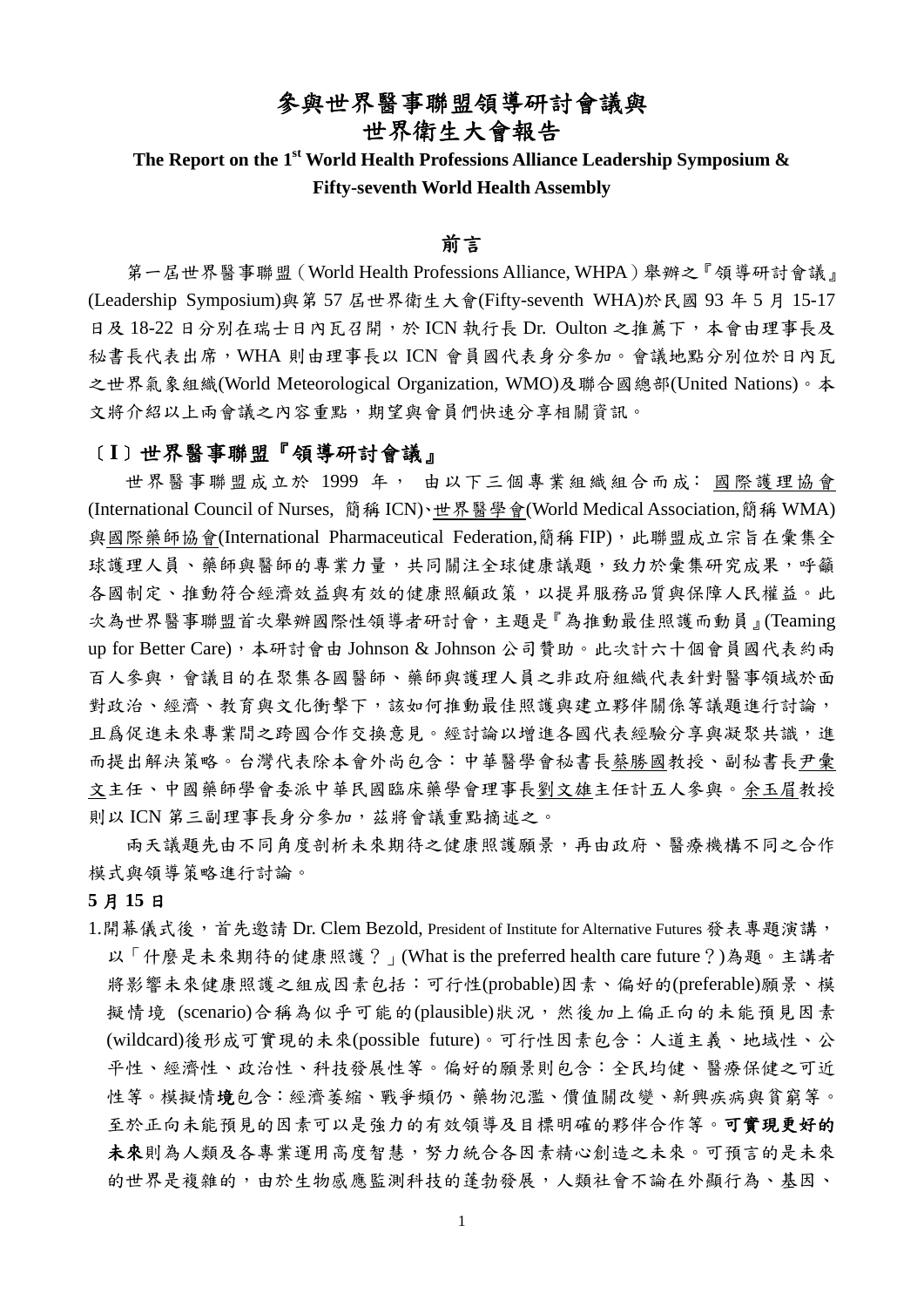生活模式、健康照顧,甚至醫療用藥均大受影響,醫事人員應如何爲個體和家庭設計個別 性、便利性與有效性之照護計劃,使其在社區中能自主與獨立生活,如:打造一個聰明的 家(smart home),以皮膚貼片提供糖尿病胰島素、以電腦程式設計提醒慢性病患服藥、量 血壓之家庭用品,以預防疾病與意外發生替代對治療之高度依賴,因此創造、管理與規劃 優質與健康生活的環境將是醫事人員的責任。建議參與者多上網查詢資訊以創造可落實的 未來, 如網站 www.goforgreen.care。

- 2. 其次邀請 Mary Baker, President of European Parkinson's Disease Association 主題是「什麼是未來病 人期待的健康照護?」(What do patients prefer for the future of health care)。Baker 女士以病 患角度介紹一項研究結果,顯示 Parkinson's 病患之健康需求是合宜轉介和準確診斷,以 上需求已於 97 個國家完成確認。因此,醫事人員應了解何者為醫師、護師、藥師或病患 之需要?應讓病患與家屬對治療計劃有更多之參與,且應提供更多元之資訊,甚至於聯盟 中加入病患為其成員與建立專業者與病患間之對話機制。
- 3. 之後 Orvill Adams, Director of Department of Human Resources for Health in the Cluster of Evidence and Information for Policy at WHO Headquarter in Geneva 以「世界衛生組織對未來健康照護之願景 (WHO preferred vision for the future of health care)為主題,主講者強調未來世界衛生組織將 推動六項重點:1.健康照護模式要從僵化的規條轉成可執行的策略性計劃(from rigid regulation to strategic planning);2.建立全球性、國家性及地方性夥伴關係(bind partnership: global, national and local );3.建立對話系統(build system of dialogue);4.從經驗中學習(learn from experience);5.學習和私人企業共事(learn to work with private sector);及 6.由公共衛 生照護引導健康照護系統(Public Health Care led health system) 。
- 4. 其次 Tom Gorrie, Corporate Officer, Johnson & Johnson 講述「私人企業對未來期待之健康照護回 應 (Private sector reflections on the preferred health care future)。主講者期待未來呈現出『去 中央化的領導方式』(decentralized leadership),民眾應具體告知政府何種願景是人民需要 的,要求政府將照護重點由目前之成本考量轉移至價值考量,並且回應民意制定相關政 策,將人民期望之願景轉成具體計畫,此時非政府組織(NGO)將扮演重要的催化者角 色。此外,政府與醫事人員均應建立與民眾倫理溝通之管道與機制(ethical communication)。 之後是藥師、護理人員與醫師分別對未來健康照護提出看法:
- 5. Peter Kielgast, Chairman & President of the International Pharmaceutical Federation 講述「藥師對未來之 看法」(The pharmacist's view on the future), 主講者說明過去的健康照護多由醫療機構提 供,目前則重在社區的基本健康照護,其重心已由過去的9:1逆轉成1:9。醫療體系也 從考量成本為重心轉而重視價值(from cost to value),他更強調許多國家已將知識轉成經濟 價值(knowledge produces economy),如台灣之成功模式,唯有不斷經驗學習和創新才能創 造理想的未來。
- 6. Thom Dauti Yungana, President of Zambia Nurses Association 演講主題為「護理人員對未來健康照 護之願景」(The nursing vision of health care for the future)。主講者提出目前在非洲許多地 區正面臨嚴重的 HIV & AIDS 問題,他認為 HIV 已不止是醫療問題,而應視為全面性健康 問題(會中另一代表更聲稱它應屬於人權問題)。Mr. Yangana 稱讚世界衛生組織對遏止 HIV & AIDS 正積極推動的 『三五行動』 (3 by 5),目標為 2005 年底前達到 3 百萬病人接受治 療(Three Million By 2005 ),但合理的醫療分配仍需國際、國家、地區、政府、企業和非政 府組織共同努力和協調。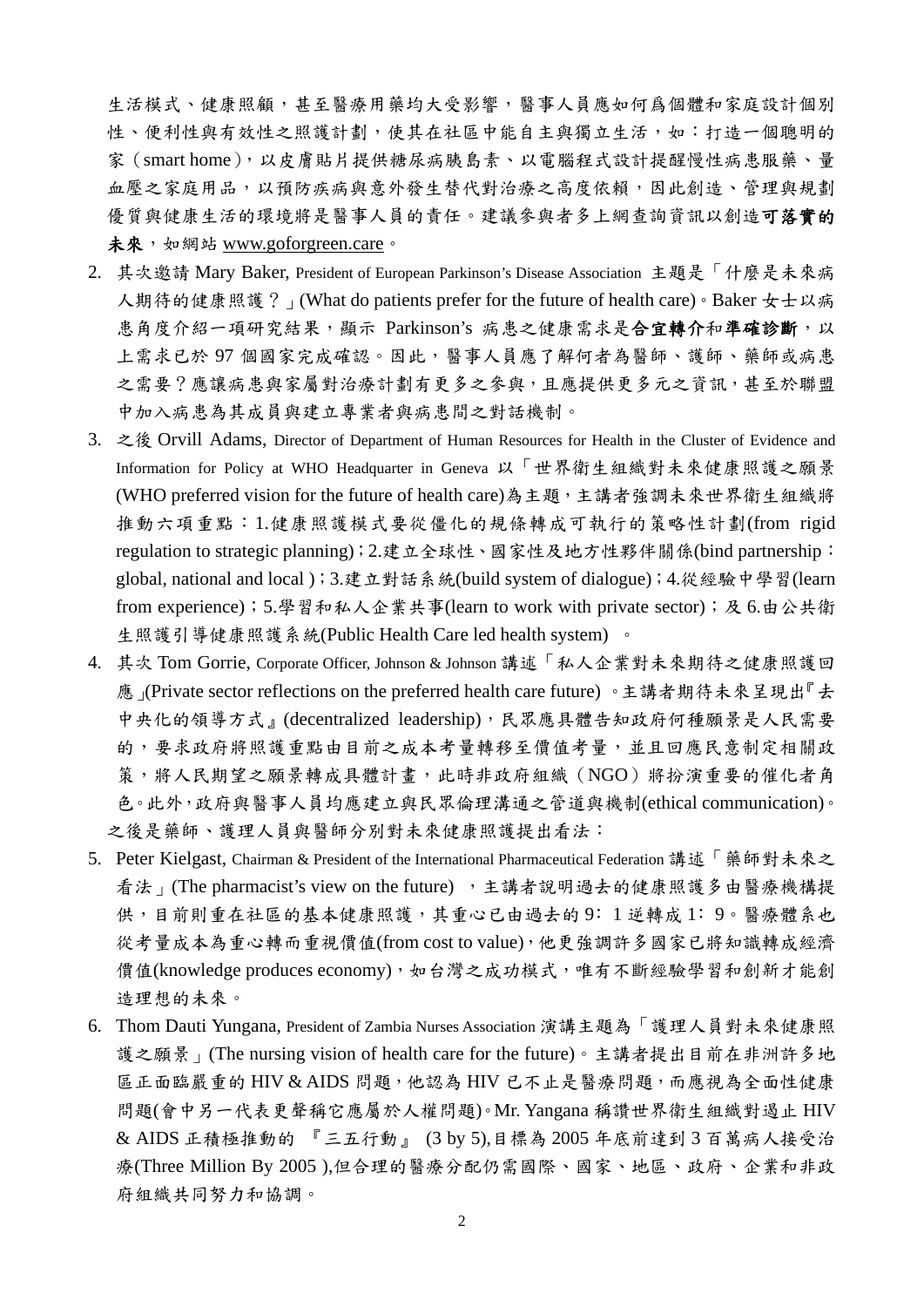7. Yoram Blachar, Chairman of the World Medical Association, 以「醫師對未來健康照護之期待」(The preferred health care future: Medicine)為主題。認為在醫療環境快速變遷下,醫師應轉換原 有觀念,在醫療照護中的角色不應再自視為獨大地位,而須藉由專業間充分合作、分享資 源、責任與成就,更應重視病人權,方能達到病人為中心的治療目標。專業間建立聯盟 與維持互信的夥伴關係將是未來之發展趨勢。

#### **5** 月 **16** 日

邀請以下學者分別針對專業間的合作、國家間、醫院中不同合作類型、伙伴關係與領導策 略發表看法:

- 1. Lucille Auffrey, Executive Director of Canadian Nurses Association & William Tholl, Secretary General & Chief Executive officer of CNA 兩位加拿大學者以「國家模式」(Collaboration nationally)為題。 將伙伴力量(power of partners)以"G"-whiz 的方式描述﹕G7-Health Action Lobby (Heal); G27-Condition for public Health; G4-HHR; G3-Scope of practice; G6-Privacy-Confidential.
- 2. Daniel Ashby, Director of Pharmacy for the John's Hopkins University Hospital 以「醫院模式」 (Collaboration at the hospital) 為題。指出合作是通往品質的橋樑(Collaboration: a Bridge to Quality),它包括:1.工作分擔;2.和一個不斷前進者或專業合作。其特點在於合成想法 (synthetic thinking)﹕互動相對於行動(interact vs. act); 互動的產品是加乘的相對於產生行 動的累積總和(products of interaction vs. sum),系統中每一部份的互動將是促使產品達到最 佳品質的橋樑。
- 3. 其次邀請 Stephen Lewis, UN Special Envoy for HIV/AIDS in Africa) 以「達成千年發展目標的伙伴 關係」(Partnership to achieve the Millennium Development Goals)為題。呼籲專業人員應積 極推動和發聲,其所強調的重點有六:
	- 1) 世界衛生組織推動抗 AIDS 之三五行動(3 by 5)所訂的目標雖是治療3百萬,但 實際上超過 6 百萬病患正待接受治療,全球基金(global fund)應發揮更有效的功 能。
	- 2) 統計數字指出每個國家的援外支出平均只佔 0.7-1%,期待與呼籲各國能有所增 加。
	- 3) 固定劑量治療 (Fixed-dose Rx) HIV&AIDS 的可近性應落實於基層社區。
	- 4) 各國科學家應持續進行研究以製造更有效之疫苗。
	- 5) 女人應有接受治療的平等機會與可近性之通路(equal access to Rx for women)。
	- 6) 各國應致力於減少孤兒數量的增加-- 2010 年世界孤兒人數預估將達 2~3 千萬, 積極援救待治療的母親將是減少孤兒增加的有效策略。

### *(*大會與會代表們于聽完 *Mr. Steven Lewis* 的演講即刻回應其呼籲,大會決議以 *WHPA* 擬定對 世界各國發表對抗 *HIV/AIDS* 聯合聲明*)*

4. 其次邀請 Humberto Costa, Minister of Health, Brazil 以「政府與策略領導」(Government and Strategic leadership)為演講主題。重點如下:與政府建立夥伴關係之領導策略,其步驟如 下:首先應對雙方彼此的使命、目標與策略建立共識,之後培養相互尊重與信賴感,了解 夥伴的優勢與資產,分享人力資源與訂定透明的計劃,進而建立達到工作標準之手則。藉 由以上步驟有助於建立成功之夥伴關係。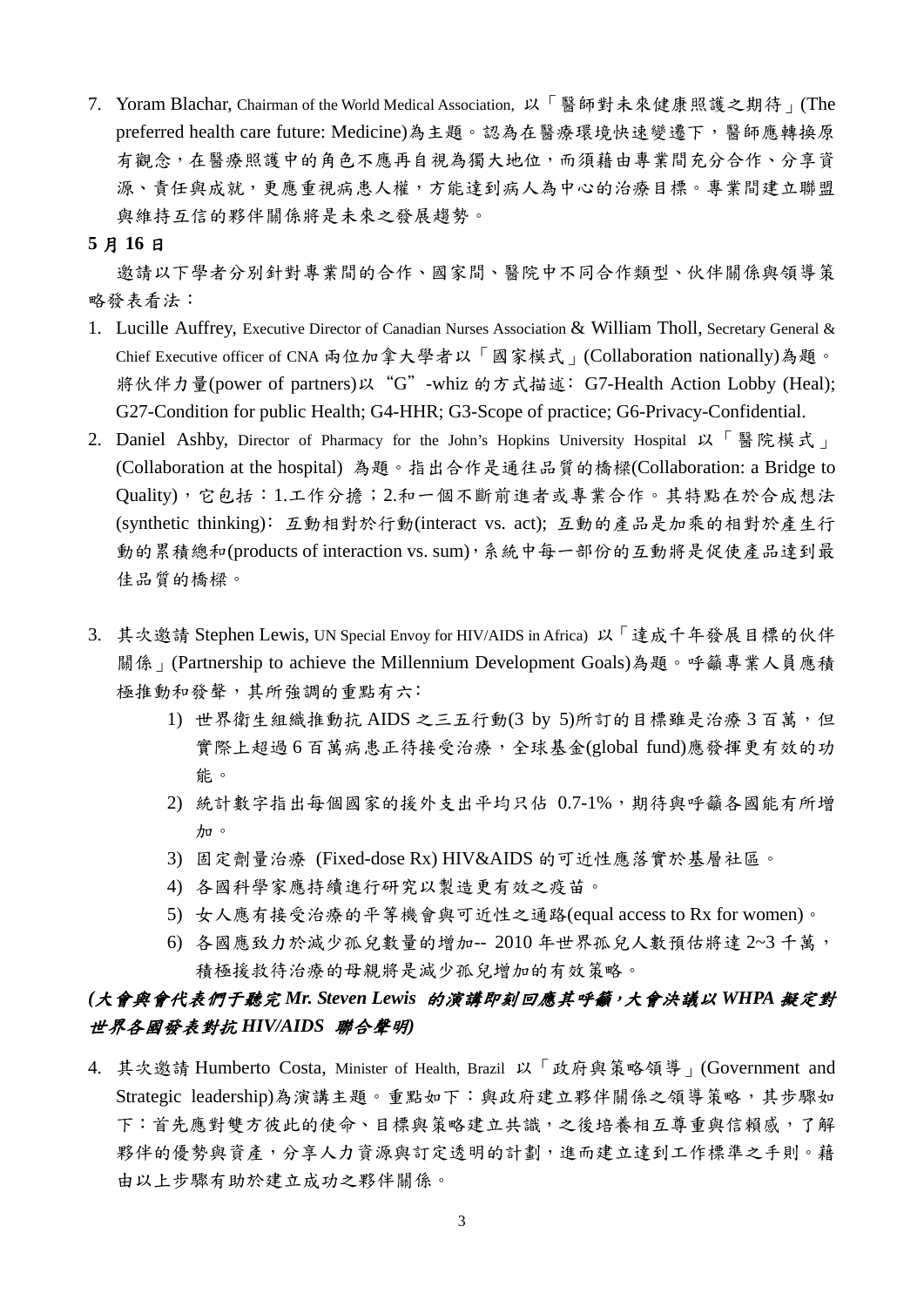- 5. Yves Seydoux, Public Affairs Delegate, Santesuisse 以「領導策略與私人企業」(Leadership and the private sector- What is the strategy?) 為題。演講重點如下:私人企業應關心社會之健康議 題,不應置身事外,如:愛滋病氾濫、婦女衛生、酒精藥物濫用、憂鬱症、交通事故等, 以上議題對企業亦有潛在之影響,企業若能持續提供基金與資源贊助相關議題之研究發 展、致力改善醫療環境、研發醫療輔具、協助弱勢族群、強化教育、推動健康之生活型態、 飲食習慣與活動等,將有助於推動更佳的健康照護。
- 6. Bodil Jonsson, Professor, Lund University, Sweden 以「以病人角度看策略領導」 (Is there a patient perspective on strategic leadership)為題,演講重點如下:醫事人員雖應時時警惕接受服務 者為病患,醫療團隊應建立社會公眾之信賴感;但病患亦應了解維護品質自己責無旁貸, 應學習如何發揮消費者影響力,分別藉由研究成果、媒體、非政府組織(NGO)或各級 民意代表向政府、醫療機構爭取自己期望的醫療環境與服務品質,唯有時時向醫事人員提 出提升服務品質之要求與挑戰,如:安全性、效率性、人道性、公平性、整體性,方能引 導醫療服務不致走向成本導向,達到未來維護人性尊嚴、走向人性化之願景。
- 7. 最後邀請世界衛生組織秘書長 Jong-Wook Lee Director-General, WHO 以「世界衛生組織與醫事 專業人員: 策略領導與未來的觀點」 (The World Organization and health professionals: Strategic leadership and future perspectives) 為題發表閉幕演講。李秘書長對現今超過 250 個國際友伴-包括:世界衛生組織會員國、捐助者、NGO、企業及基金會的成長和付出 表達由衷感佩,多年來由於匯集各專業人員及組織的力量,WHO 與國際間、各國和地區 性的聯合努力,近期已成功地對抗 SARS 和禽流感(H5N1), 扼止其流行, 日後仍需保持警 覺。對於小兒麻痺症(poliomyelitis)雖以已接近根除,但迄今在阿富汗、埃及、印度和巴基 斯坦等國家境內仍有案例出現。在非洲中西部亦有小兒麻痺症的大爆發約 500 名兒童癱 瘓,以上地區的領導人已在 22 國重新啟動大規模免疫運動,大家若不灰心將很快能完成 衛生大會在 1988 年做出根除小兒麻痺症的承諾。一年前大會通過的"煙草控制架構公 約"(Framework Convention on Tobacco Control)現已得到 112 國與歐盟的簽署,已有 14 個 國家批准。當得到40個國家的官方批准時, "公約"將生效, WHO 進一步將協助政府和 衛生當局保護民眾抵制當今最嚴重和最不必要的健康危害。HIV & AIDS 的千年發展目標 是到 2015 年制止 HIV 蔓延。人類雖尚不清楚目前的治療對預防 HIV 新感染例之影響, 但若能成功治療每一位病患將能避免新的感染,則"三五"行動將加速實現這個千年發展 目標。

## 會議結束前,大會主席宣讀草擬之 *WHPA* 聯合聲明,經 *Mr. Steven Lewis* 及現場代表補充 意見,于 *5* 月 *17* 日發佈醫事人員對 *AIDS* 的警語聲明 *A Wake Up Call on AIDS)*,內容如下﹕

- *HIV/AIDS* 泛流行*(pandemic)*已呈現極嚴重的健康、人權及人道危機﹔
- 婦女和孩童尤其是高感染群;
- 焦點性預防措施*(focused prevention program)*可明顯減低新感染﹔
- 提供治療可使 *HIV* 陽性病患過有品質的生活﹔
- 除非適當地預防和治療,此危機將會持續惡化,甚至有些國家人民會絕跡*(decimated),* 其 未來將招致人類毀滅﹔
- *HIV/AIDS* 泛流行中的國家須接受到所需要的財力和人力支援方可戰勝這個挑戰。

## 身為醫、護、藥學專業領導者,今向各國政府、政府機構及健康專業者呼籲正視此悲劇的規 模*(scale of the tragedy)*,停止因循耽延 *(procrastinating);* 立即承諾提供必要的金錢和資源對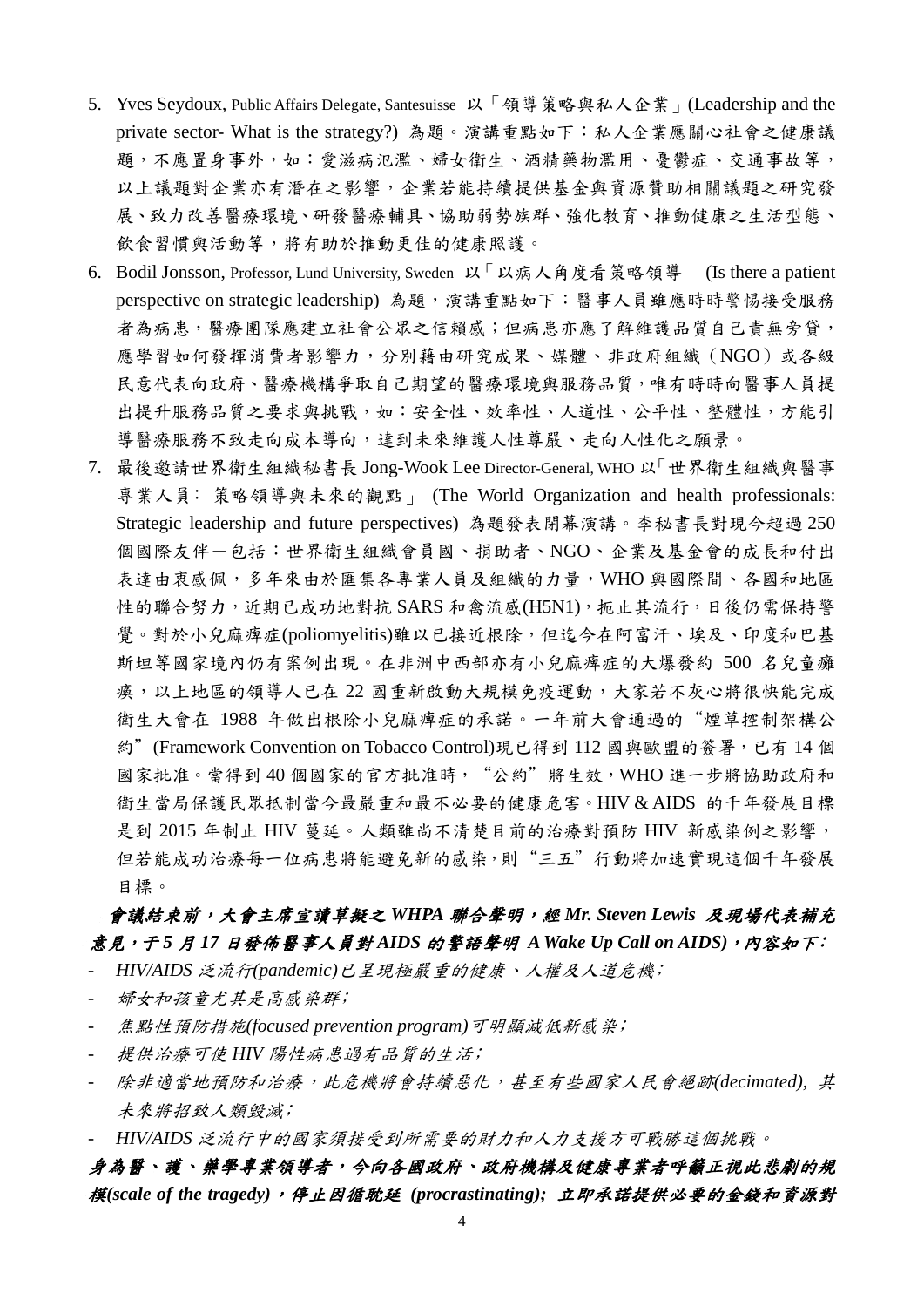#### 抗 *HIV/AIDS*。

## 身為醫、護、藥學專業領導者﹐對此案件*(cause)* 應予全力承諾,並籲請所有醫師、護、藥專 業者採取行動成為強而有力的代言人,與社會領導者共同對抗 *HIV/AIDS* 之戰。

整體而言,這是一個內容極為豐富、策略具體實際的國際會議,除了議題安排極有 系統,先由願景、合作關係至領導策略外,邀請之專家學者均極有領導才能、職位與實務經 驗,致使提出之合作模式有極高的可行空間。為達到未來較佳的醫療服務品質,如何建立以 上三大專業組織間之對話,共同由病患的角度提供服務將是未來發展之主軸。大會亦期望各 國相關的組織亦能及早建立此種聯盟模式,以維護病患之權益、整合醫療資源與提升健康照 護品質。

# [**II**] 第五十七屆世界衛生大會

ICN 由於和 WHO 有著正式的夥伴關係,今年再次規劃由理事、會務人員及多位會員國 家代表共 46 人以 NGO 之身分參與由 5 月 17 至 22 日舉行的第 57 屆世界衛生大會(WHA)。 長達一週之會期,分許多會場進行,有專題演講、圓桌會議、集中會議和焦點討論等形式。 此次大會之主軸除針對 HIV/ AIDS 的三五工作(3 by 5 action) 、心理衛生、物質濫用、婦女 健康、健康促進、疫苗發明、傳染疾病、新興疾病、交通意外與慢性病之控制外,更談論許 多有關貧窮、國際專業人力遷徙等問題。

茲將世界衛生組織秘書長(Director-General)Jong-Wook Lee 于 5 月 18 日對 WHA 各國 代表的一次集中會議公開談話的重點列舉於下:

Dr. Lee 以下列統計數字及其對人民健康所代表之涵義進行詮釋:

- 全球現有 28 億人口每日依靠不及兩美元維持生活;
- 4.8 億人口生活在衝突發生所在地,飽受恐懼和生命威脅;
- 12 億人口在艱難的尋找清潔用水;
- 四千萬婦女、男子和兒童罹患 HIV/AIDS;
- 每年約有五十餘萬婦女死於分娩;
- 13 億人口因吸煙而罹病和早逝;
- 每年有 120 萬人口死於道路交通事故。

以上數據不僅令人驚訝,更感嘆世上有太多人正在經驗疾病和痛苦。Dr. Lee 指出: 援助這些痛苦中的人民和國家是明確的。在 2、3 月間 WHO 於 25 個國家增派工作人員, 以協助他們申請全球基金贈款,及制定國家行動計劃。90%以上正在合作的國家指出: 他們需要的是專家協助建設和培訓專門人才;60%需要幫助採購藥物和供應鏈的管理; 50%需要檢測和評價方面的幫助。加拿大總理于上週宣佈捐贈一億加幣支持"三五"工 作,此款項與英國政府前所提供的支援加總,將能加速 WHO 對需要國家的支持及加速 需要治療者迅速獲得治療。Dr. Lee 最後指出:未來仍需要付出更多努力的四個衛生工作 領域: 1、處理衛生、公平與發展間的聯繫問題;2、降低孕產婦死亡率和保護兒童健康 方面獲得重要進展;3、改善衛生研究花費不均的現象,集中關注實現千年發展目標所 需的知識和行動;4、迅速確立有效的訊息通訊設備和管理,以確保全球疾病爆發時之 預警和確保反應網絡無漏洞。

WHA 會期中,每日都會就相關議題邀請實務及實作專家領袖與會演講。此次非常榮 幸能聆聽前南韓總統金大中先生、前美國總統卡特先生及其夫人洛沙琳‧卡特分別發表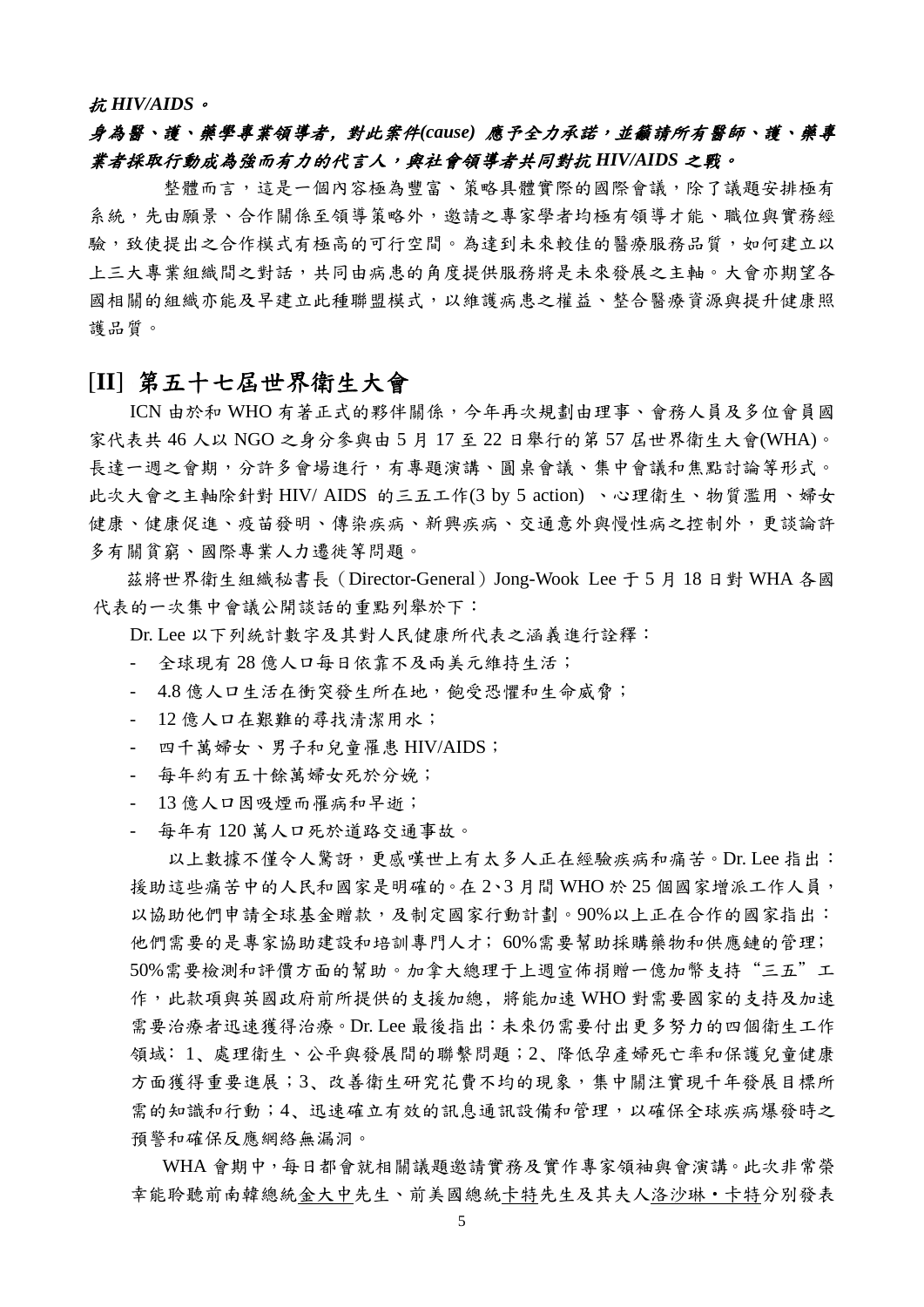之演說,說明其任內及卸任後於 WHO 對推動健康政策、強化教育、改善貧窮、深入基 層(access for all)所作之努力,及目前在許多國家聯合政府與非政府組織共同努力改善現 有制度缺失後所呈現之結果。兩位總統於卸任職位後,仍持續推動世界衛生組織有關強 化心理衛生、遏止藥物濫用之成效,令人感佩。以上三位雖年事已高,但仍風塵僕僕積 極參與各項促進人類健康之計畫,贏得與會者極高的推崇。

5 月 19 日參與一項有關護理專業發展之議題討論中,WHO 總部護理與助產辦公室 護理顧問 Jane Salvage  $\pm\pm$  (Nursing and Midwifery Adviser, Nursing and Midwifery Office, Headquarters WHO)宣達在世界衛生組織首屆舉辦三天(5 月 13-15 日)的全球政府護理 領導論壇(WHO Forum for Government Chief Nurses)中六十餘國政府代表共同討論的重要 議題,其聯合發表之聲明中,呼籲全球政府與護理專業共同重視以下議題:

- 1. 建立衛生部門護理與助產官員之領導能力(Building Health Leadership Capabilities),經 由提升協商與資源應用之能力以推動與確保各國醫療保健政策之落實。
- 2. 建立衛生保健事業人力資源(Human Resources for Health):建立與發展地方性、國家 性與全球性之護理人力資源系統,以助全球專業人力的整合使用。
- 3. 強化基層衛生保健系統(Strengthening Health Systems):於社區中落實全民均健之理 念。
- 4. 強化婦女與嬰兒保健工作之推動(Maternal and newborn health)。
- 5. 加強愛滋疾病之預防(HIV/AIDS):落實 3 by 5 之全球工作。
- 6. 強化政府護理官員資源網之建立(Strengthening government nurses' networks):許多政 府護理官員在孤立的環境中工作,影響其制定政策與實務工作之切合,政府與相關機 構應協助其建立資源網以提供支持。

#### **[III]** 心得與建議

此次參與世界衛生會議為代表人首次經驗,心情相當震撼。首先感謝外交部、衛生署與 台灣護理學會之經費贊助。抵達瑞士後,初次於日內瓦湖畔目及許多政府官員、媒體與國人 為爭取台灣進入世界衛生大會觀察員之身分而努力,衛生署陳建仁署長之積極努力令所有參 與此項活動者極為感動。深為台灣因政治因素無法正式進入世界組織喪失極多發聲機會與資 源,而感遺憾,更珍惜護理專業團體 TWNA 能藉由 ICN 此一國際 NGO 代表團而進入會場, 汲取經驗與結交國際友人經交換意見從而爭取國際友人對台灣問題之重視。參與此次會議期 間,除穿梭會場中伺機遊說各國專業代表能於其政府中發揮影響力,展現社會正義外,更聆 聽多場演講、各國專題報告與辯論,了解目前國際正進行之重要健康議題,因而擴展本人對 專業發展的世界觀,期望日後能引導護理人員展現實力,亦能帶動台灣護理落實與全球同步 的願景。雖然因目前參與 WHO 遭受不平等待遇,影響國人發聲機會,但台灣對國際之貢獻 仍不應終止,以展現實力爭取國際重視。期望台灣人民不妄自菲薄、更加努力,善用非政府 組織(NGO)之國際學術活動、經網站擷取相關資料,保持與世界同步發展,才不致被國際社 會所淘汰。

本會代表提出以下建議:

(1) 台灣護理學會應儘速與國內醫師、藥師等兩大專業團體聯繫,商討如何建立對 話與建立合作機制,進而推動實質性之夥伴合作關係,除了作為政府推動與落